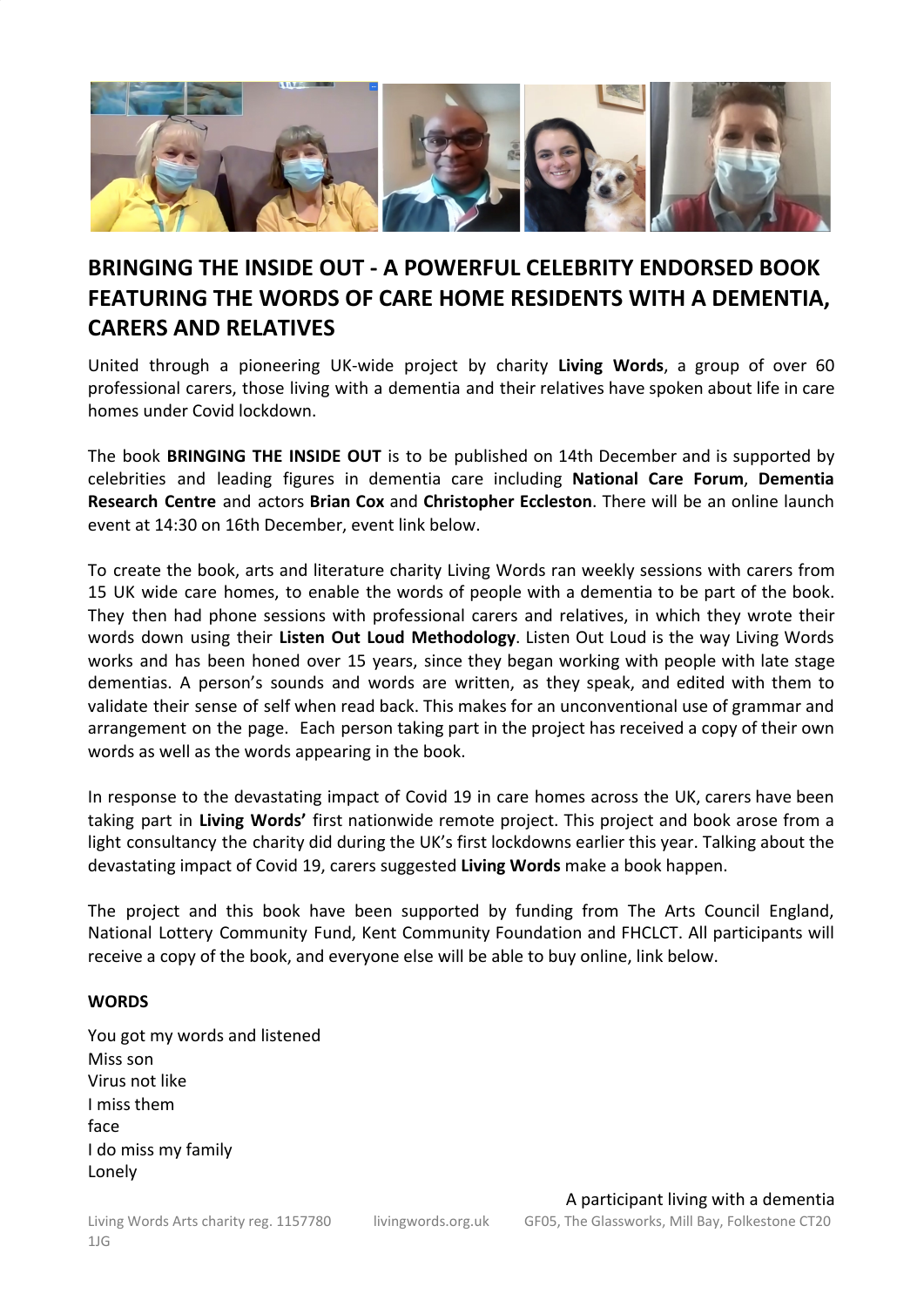One of the carers I spoke to she phoned me for some reason (Dad had fallen again) said she felt as if she was part of the war and she was heading over the top. That's it they're all fighting their own war.

Irene McGinny, relative

I know certainly when I came home at night I told my husband that we had PPE so that he felt that I was safe and I'm not a person that lies to my husband but I reassured him that everything was okay, we had PPE when we didn't And also my dad. I told my dad that we had it

### Anonymous, carer

We are so proud of this book. This project has been an incredible opportunity for our South East based organisation. Due to adapting our practice to work remotely, we have been able to work with people and reach parts of the country we have never reached before. It has been wonderful seeing care homes taking on our Listen out Loud methodology, and residents with a dementia's wellbeing benefitting from their involvement. It is our dream to be able to visit all the books' participants in all four nations of the UK in 2021, by creating our very own Living Words touring venue - a customised camper van from which we will be able to share performance, readings, songs and workshops - whether Covid is still an issue, or not.

Susanna Howard - Living Words Founder and Director

Bringing The Inside Out will resonate not only with other people in care homes, their loved ones and professional carers but with all of us as a society. They give us an insight into how things have really been in care homes across the UK. These words have tremendous power – and the act of truly listening will drive all of us forward to deliver ever better care.

Vic Rayner, Executive Director of the National Care Forum

At last carers of people with dementia are being given a voice. These extraordinary people, so often taken for granted, are in the front line of the fight against this outcast of diseases. Carers are indispensable and need to be heard. This book is an essential first step towards that.

Nula Suchet, author "The Longest Farewell - dementia and me"

It is a privilege for me to write the foreword. I am deeply impressed by the work done in our care homes, by teams of dedicated and inspiring health care professionals, having witnessed first-hand the support my beloved sister Bette has received in the Dalween care home in Aberfeldy.

Foreword by Brian Cox (the actor)

An urgent and essential book.

Christopher Eccleston (the actor)